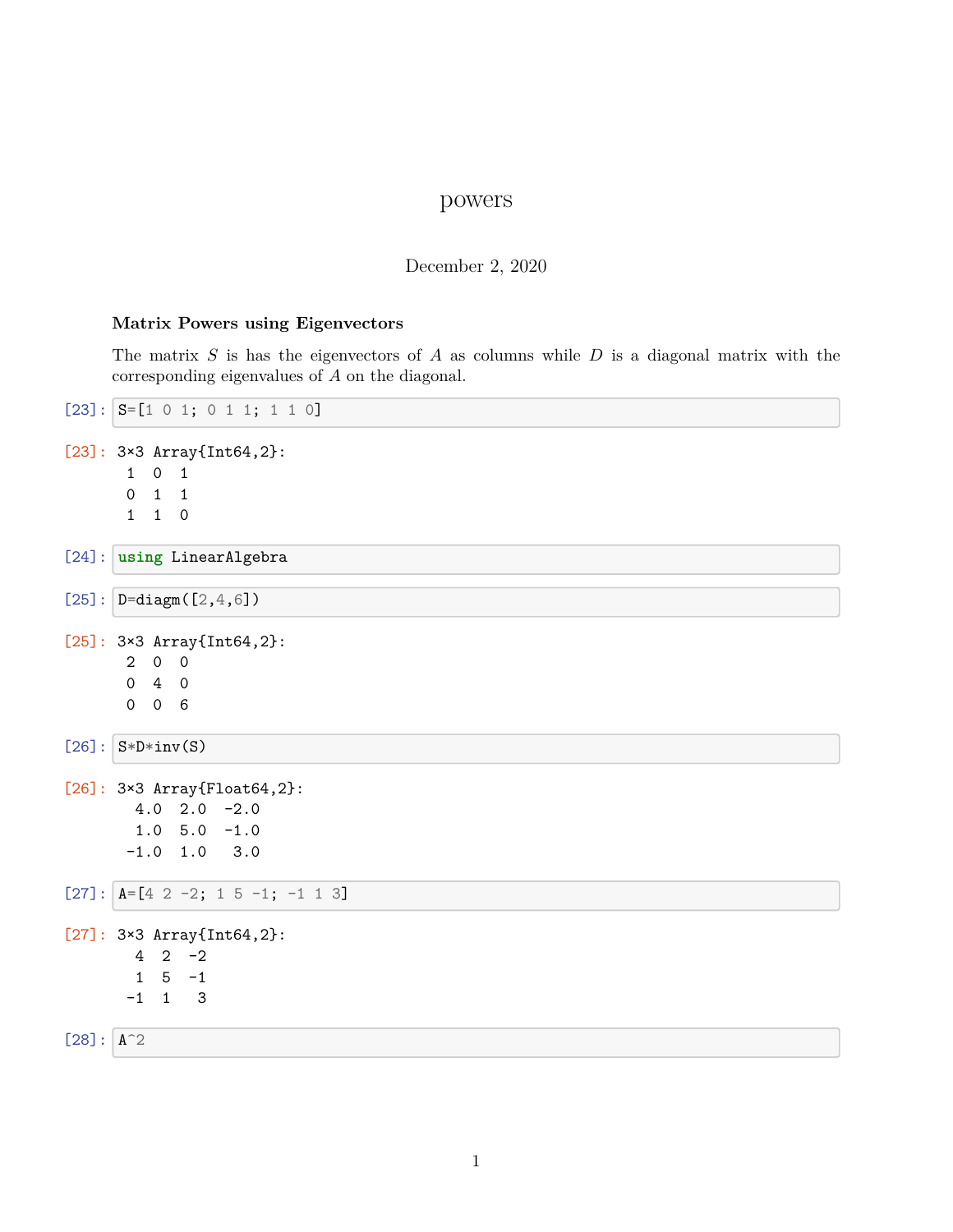[28]: 3×3 Array{Int64,2}: 20 16 -16 10 26 -10 -6 6 10

 $[29]$ :  $S*D^2*inv(S)$ 

```
[29]: 3×3 Array{Float64,2}:
 20.0 16.0 -16.0
 10.0 26.0 -10.0
 -6.0 6.0 10.0
```
Rescale the matrix *A* by 6 and *D* by 6 to obtain new matrices. These matrices are designed so that the leading term growth factor of  $6<sup>n</sup>$  which appeared in  $D$  is divided out and one can take the limit

 $\overline{a}$ 

 $\overline{a}$ 

$$
\lim_{n \to \infty} \left(\frac{A}{6}\right)^n = S \lim_{n \to \infty} \left(\frac{D}{6}\right)^n S^{-1} = S \begin{bmatrix} 0 & 0 & 0 \\ 0 & 0 & 0 \\ 0 & 0 & 1 \end{bmatrix} S^{-1}
$$

since

$$
\left(\frac{D}{6}\right)^n = \begin{bmatrix} (1/3)^n & 0 & 0\\ 0 & (2/3)^n & 0\\ 0 & 0 & 1 \end{bmatrix}.
$$

Let's check how this works.

 $[30]$ :  $newA=A/6$ 

```
[30]: 3×3 Array{Float64,2}:
  0.666667 0.333333 -0.333333
  0.166667  0.833333  -0.166667
 -0.166667 0.166667 0.5
```
 $[31]$ :  $newD=D/6$ 

```
[31]: 3×3 Array{Float64,2}:
0.333333 0.0 0.0
0.0 0.666667 0.0
0.0 0.0 1.0
```
For convenience define matrices newA and newD to be the matrices that were rescaled by the factor 6.

```
[32]: S*newD*inv(S)
```

```
[32]: 3×3 Array{Float64,2}:
  0.666667 0.333333 -0.333333
  0.166667  0.833333 -0.166667
 -0.166667 0.166667 0.5
```